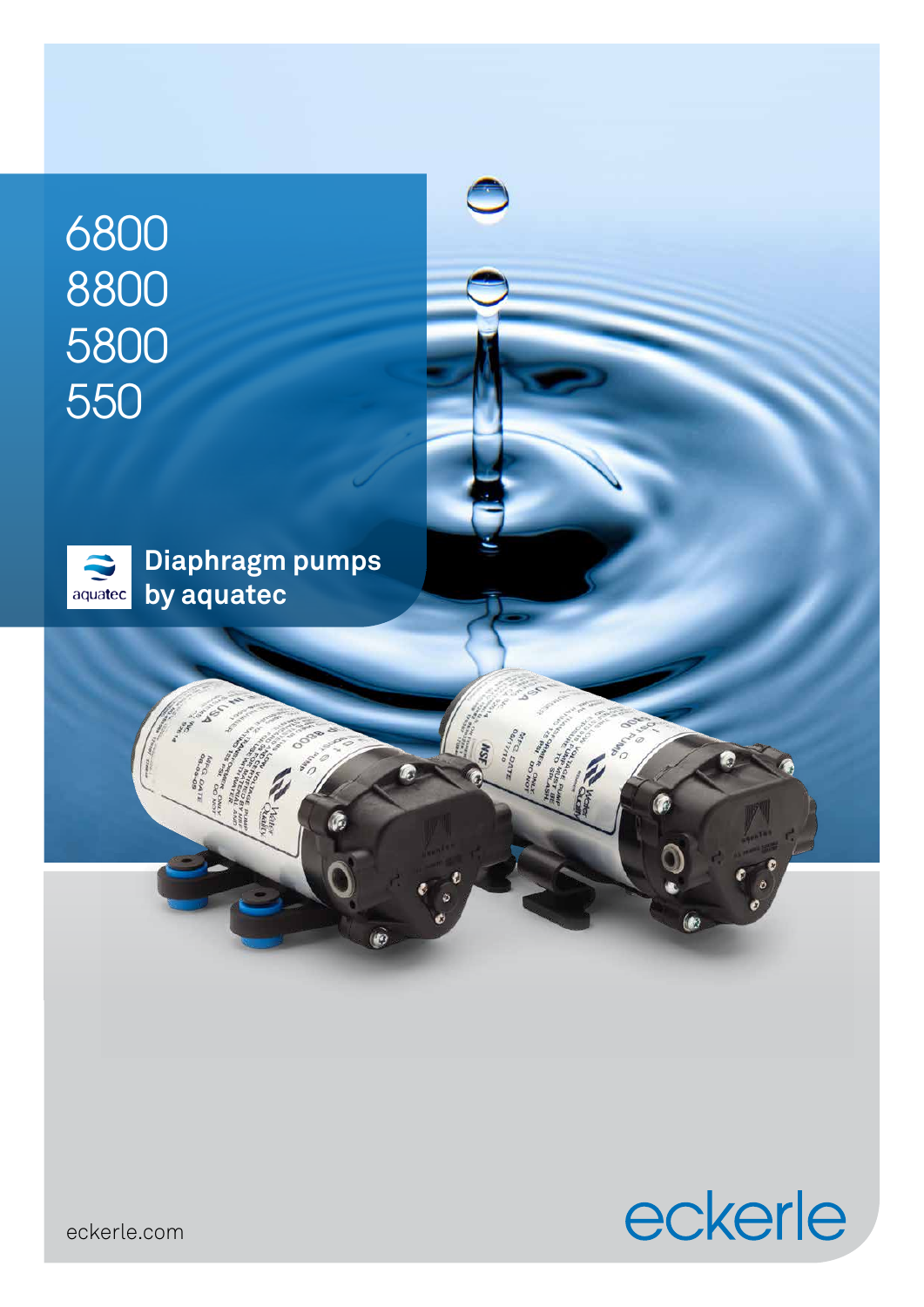### **Diaphragm pumps – Quality in Detail**

**Since 1987, Aquatec has succeeded in developing a flexible organizational environment where new and innovative ideas can prosper. Over 30 patents worldwide relating to unique devices and their capabilities has allowed Aquatec to thrive into development of Diaphragm Pumps Technology, and has propelled the company into leadership position in the international marketplace. The product engineers work closely with customers, in order to help them meet precise performance requirements.** 

The booster pumps 6800 and 8800 incorporates a unique, fully adjustable, by-pass valve which controls the maximum allowable outlet pressure, regardless of variation in feed water pressure. The pumps are equipped with a John Guest push-in-port in series.

The 5800 and 550 series are supplied with an integrated pressure switch or an optional bypass. The 550's standard pump head has port openings that accepts "Quick-connect" beverage style O-ringed barb fittings or ½" NPT female thread. The 5800 series offer John Guest push-in-ports or optional 3/8" NPT female thread ports.

Aquatec's innovative and patented design allows mounting in several positions without entrapping air, including pump head down and pump head up. A buttoned membrane limits the number of parts in contact with the medium to pump head housing membrane and valves. By combining the latest engineering polymers and die cast alloy, they have designed in much closer tolerances within the pump head and motor. Results are lower amp draw, lower operating temperatures, smoother running, longer life, lower maintenance and better efficiencies.

Aquatec diaphragm pumps are successfully used in:

- **Industrial floor and carpet cleaning systems**
- **• Heat exchange circulation for laser tool**
- **and welding tool cooling**
- **Filtration system pressurization**
- **• Drinking and Industrial Water Pressure Boosting and Delivery**
- **Industrial spraying systems**

#### **• Agricultural spraying systems**

- **RV and marine water systems**
- **Beverage booster systems**
- **• Medical Equipment liquid circulation, pressure boosting and Delivery**

### **6800**

### Features

- Max. flow rate 54 l/h
- Max. pressure 7,5 bar (higher pressures on request)

**Low-flow pressure pump**

- Whisper-quiet (noise level <45 dBA)
- Low consumption (14 W)
- Protection class IP20, for outdoor use on request
- Mounting options on request

### **Diaphragm pump**

#### Technical Data

| pressure (bar)     | 0    |      |      | 6    |
|--------------------|------|------|------|------|
| flow rate (ml/min) | 840  | 660  | 580  | 400  |
| consumption (A)    | 0.23 | 0.43 | 0.61 | 0.76 |

Performance measurement on example 6841-2J03-V221 (24 VAC).





**These product information will give an initial overview only. Please always consult Eckerle engineers to participate on their experience to optimize your system.** 

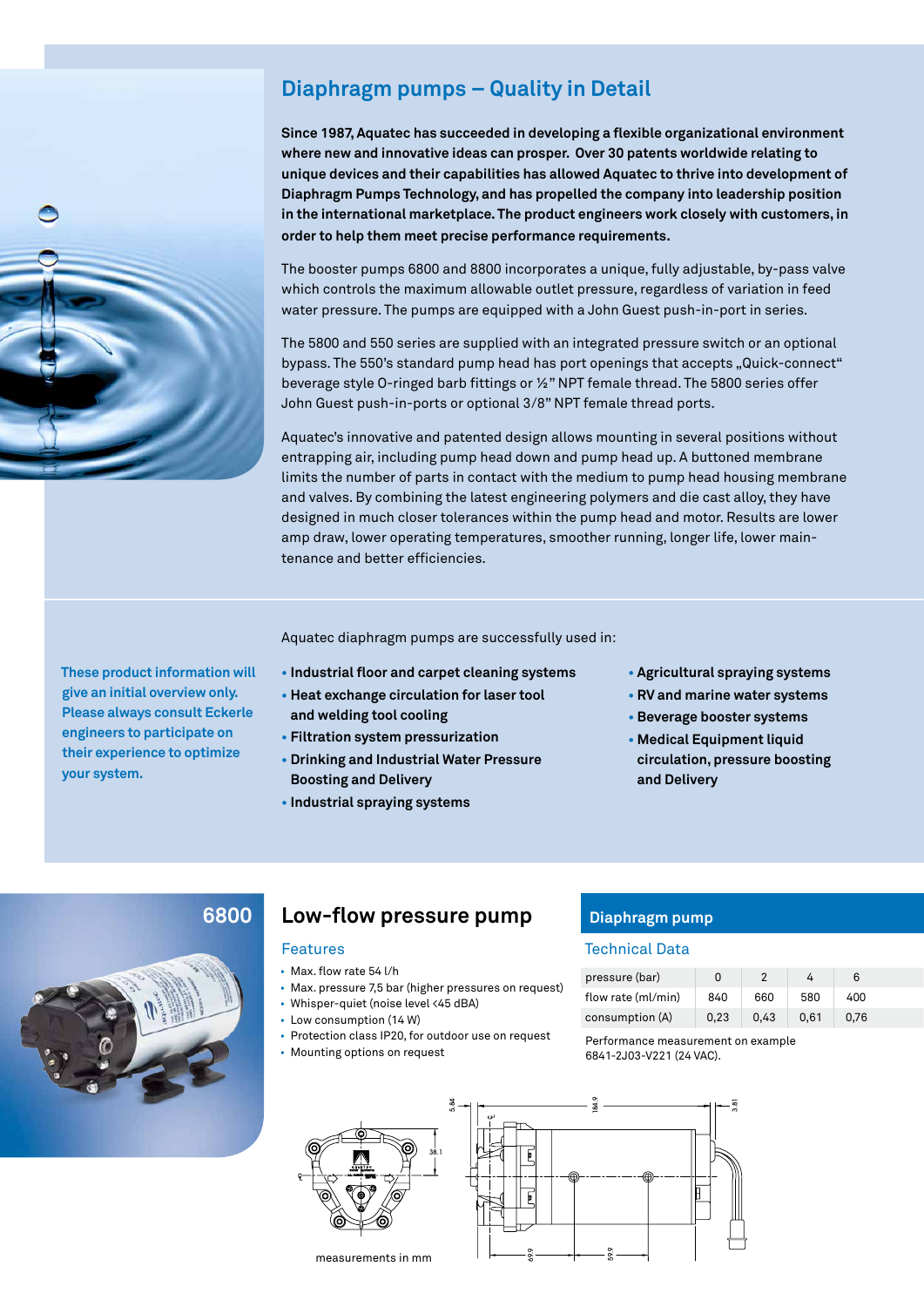### **8800**



### **High-flow pressure pump**

### Features

- Max. flow rate 140 l/h
- Max. pressure 7,5 bar (higher pressures on request)
- Whisper-quiet (noise level <52 dBA)
- Low consumption (24 W)
- Protection class IP20, for outdoor use on request • Mounting options on request



**Diaphragm pump**

#### Technical Data

| pressure (bar)     | O     |       |       | 6       |
|--------------------|-------|-------|-------|---------|
| flow rate (ml/min) | 1.600 | 1.300 | 1.000 | 520     |
| consumption (A)    | 0.56  | 0.84  | 1.1   | $1.3\,$ |

Performance measurement on example 8851-2J03-V323(24 VAC).



### **5800**

## **High-flow delivery pump**

### Features

- Max. flow rate 300 l/h
- Max. pressure 9 bar (14 bar on request)
- Chemically resistant versions
- High efficiency
- Protection class IP20, outdoor use on request
- Mounting options on request

### **Diaphragm pump**

#### Technical Data

| pressure (bar)     | n | - 2                           | 4 | ĥ |  |
|--------------------|---|-------------------------------|---|---|--|
| flow rate (ml/min) |   | 4.900 4.390 3.785 3.520 2.460 |   |   |  |
| consumption (A)    |   | $0.24$ 0.27 0.35 0.39 0.48    |   |   |  |

Performance measurement on example 5853-1G63-V254 (230 VAC).



measurements in mm





### **Super-flow delivery pump** Diaphragm pump

#### Features

- Max. flow rate 1370 l/h
- Max. pressure 4 bar (6 bar on request)
- Chemically resistant versions
- Minimal pulsation due to 5 chamber system

125.73

- Protection class IP20, outdoor use on request
- Mounting options on request

⊣

#### Technical Data

| pressure (bar)     | 0                              |               |     | $\mathbf{3}$ |     |
|--------------------|--------------------------------|---------------|-----|--------------|-----|
| flow rate (ml/min) | 11.360 9.470 8.025 6.060 4.730 |               |     |              |     |
| consumption (A)    |                                | $0.22 \ 0.37$ | 0.4 | 0.46         | 0.5 |

Performance measurement on example 5510-1F10-V706 (230 VAC).